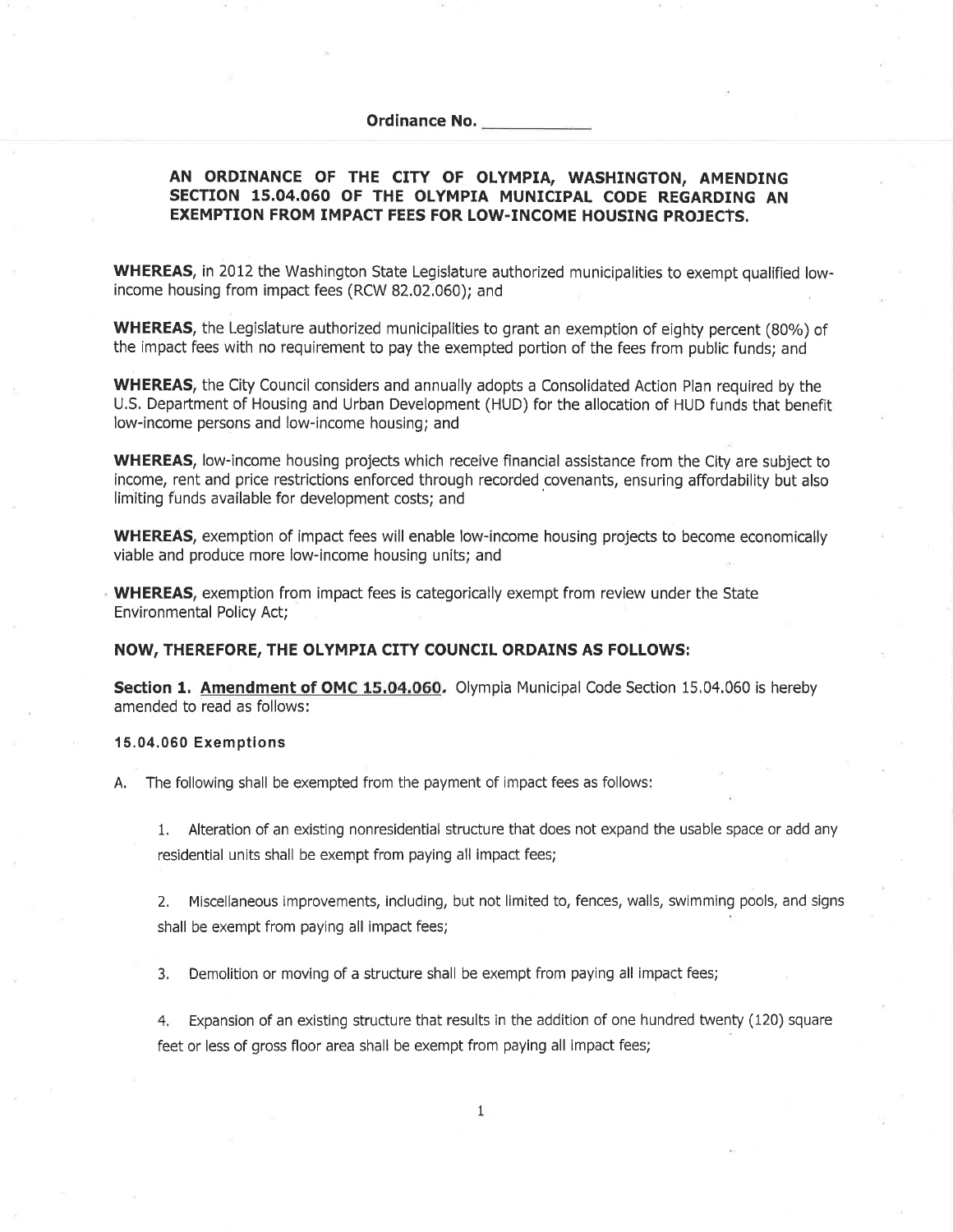5. Replacement of a structure with a new structure of the same size and use at the same site or lot when such replacement occurs within seventy-two (72) months of the demolition or destruction of the prior structure shall be exempt from paying all impact fees. Replacement of a structure with a new structure of the same size shall be interpreted to include any structure for which the gross square footage of the building will not be increased by more than one hundred twenty (120) square feet. Such replacements shall be exempt from the payment of park, transportation impact fees, and school impact fees; provided that, park, transportation, and school impact fees will be charged for any additional residential units that are created in the replacement and, transportation impact fees shall be charged for any additional gross floor area greater than one hundred twenty (120) square feet added in the replacement;

6. Any form of housing intended for and solely occupied by persons sixw-two (62) years or older, including nursing homes and retirement centers, shall be exempt from the payment of school impact fees so long as those uses are maintained, and the necessary covenants or declaration of restrictions, in a form approved by the City Attorney and the School District attorney, required to ensure the maintenance of such uses, are recorded on the property;

7, The creation of an accessory dwelling unit shall be exempt from the payment of school impact fees and the creation of an accessory dwelling unit within an existing single family structure shall be exempt from the payment of park impact fees;

B. A single room occupancy dwelling shall be exempt from the payment of school impact fees;

9, A change in use where the increase in trip generation is less than the threshold stated in Section 15,04.040(C), Assessment of Impact Fees shall be exempt from paying transpoftation impact fees; or

10. Any form of low-income housing occupied by households whose income when adjusted for size, is at or below 80 eighty percent  $(80\%)$  of the area median income, as annually adjusted by the U.S. Depaftment of Housing and Urban Development shall be exempt from paying school impact fees provided that a covenant approved by the school district to assure continued use for low income housing is executed, and that the covenant is an obligation that runs with the land upon which the housing is located and is recorded against the title of the property.

11, Developments limited to residents who routinely receive assistance with activities of daily living such as, but not limited to, bathing, dressing, eating, personal hygiene, transferring, toileting, and mobility shall be exempt from paying park and school impact fees,

B. With respect to impact fees for parks and transportation, the Director shall be authorized to determine whether a particular development activity falls within an exemption identifled in this Section, in any other

2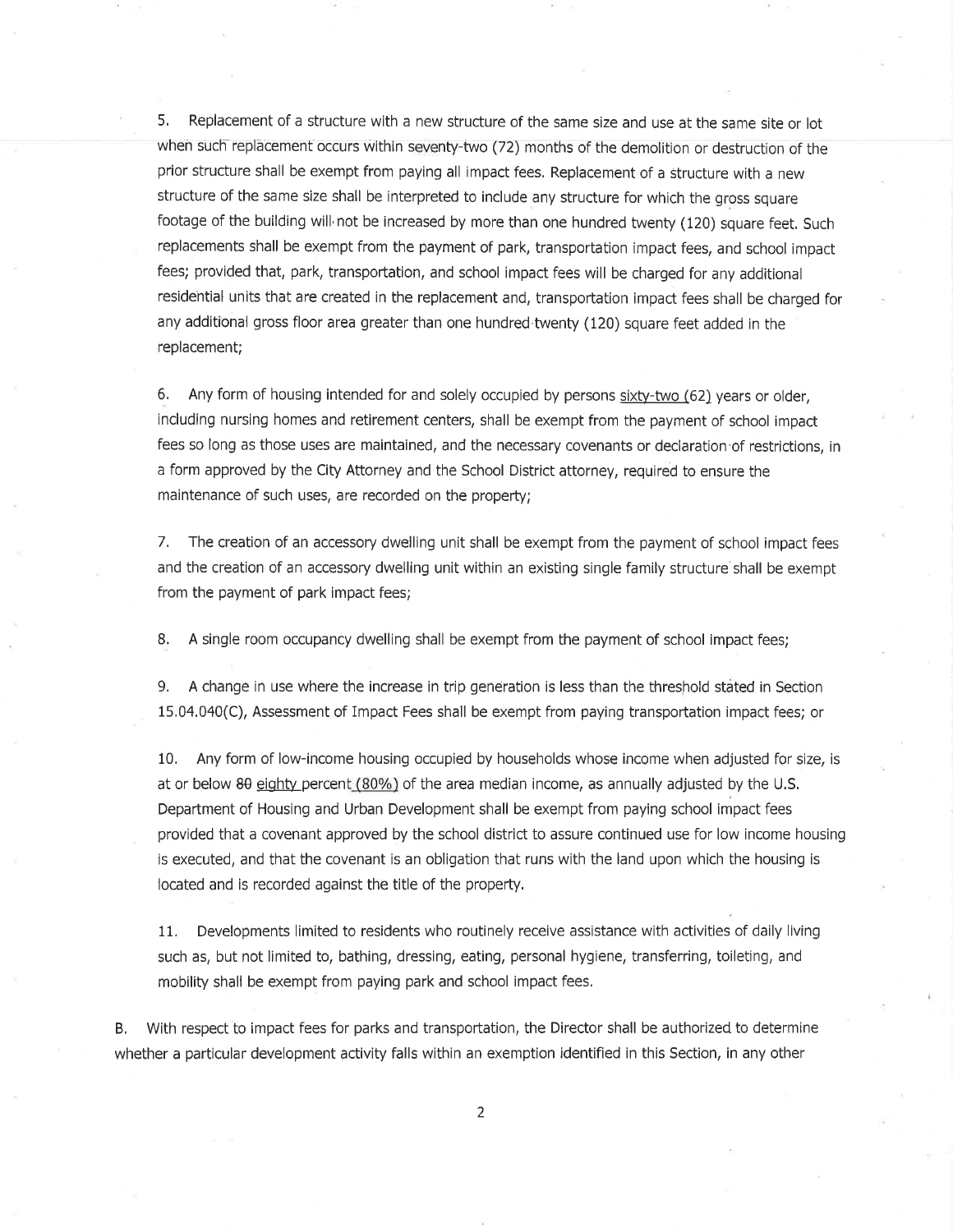Section, or under other applicable law, Determinations of the Director shall be in writing and shall be subject to the appeals procedures set forth in OMC Chapter 18,75.

C. With respect to scliool impact fees, requests for an exemption shall be directed to District No. 111. District No. 111 shall determine whether a particular development activity falls within an exemption identified in this Section, in any other Section, or under other applicable law. District No. 111 shall forward its determination to the Director in writing, and the Director may adopt the determination of District No, 111 and may exempt or decline to exempt a particular development activity, or the Director may make an alternative determination and set forth the rationale for the alternative determination. Determinations of the Director shall be in writing and shall be subject to the appeals procedures set forth in OMC Chapter 18.75.

D. Upon application by the owner, a partial exemption of not more than eighty percent (80%) of park, transportation and school impact fees, with no explicit requirement to pay the exempted portion of the fee from public funds, may be granted to a low-income housing development, as defined below:

1, The Director. after consultation with the Directors of Parks and Public Works Transportation. mav grant an exemption to a low-income housinq project listed in an annual consolidated action plan approved bv the Citv Council.

2, The Citv Council may qrant an exemption to a low-income housinq project not included in an annual consolidated action plan,

3. The decision to grant, partially grant or deny an exemption shall be based on the public benefit of the specific project, the extent to which the applicant has sought other funding sources, the financial hardship to the project of paying the impact fees, the impacts of the project on public facilities and services, and the consistency of the project with adopted City plans and policies relating to low-income housing.

4. An exemption granted under this subsection must be conditioned upon requiring the developer to record a covenant approved by the Director that prohibits usinq the property for any purpose other than for low-income housino as described in OMC Subsection 15.04.060,4.10. At a minimum, the covenant fnust address price restrictions and household income limits for the low-income housing, and require that, if the property is converted to a use other than for low-income housing as defined in the covenant, the property owner must pay the applicable impact fees in effect at the time of any conversion. Covenants required by this subsection must be recorded with the Thurston County Auditor.

5. "Low-income housing" means housing with a monthly housing expense that is no greater than thirty percent (30%) of eighty percent (80%) of the median family income adjusted for family size for Olympia, as reported by the United States Department of Housing and Urban Development,

3